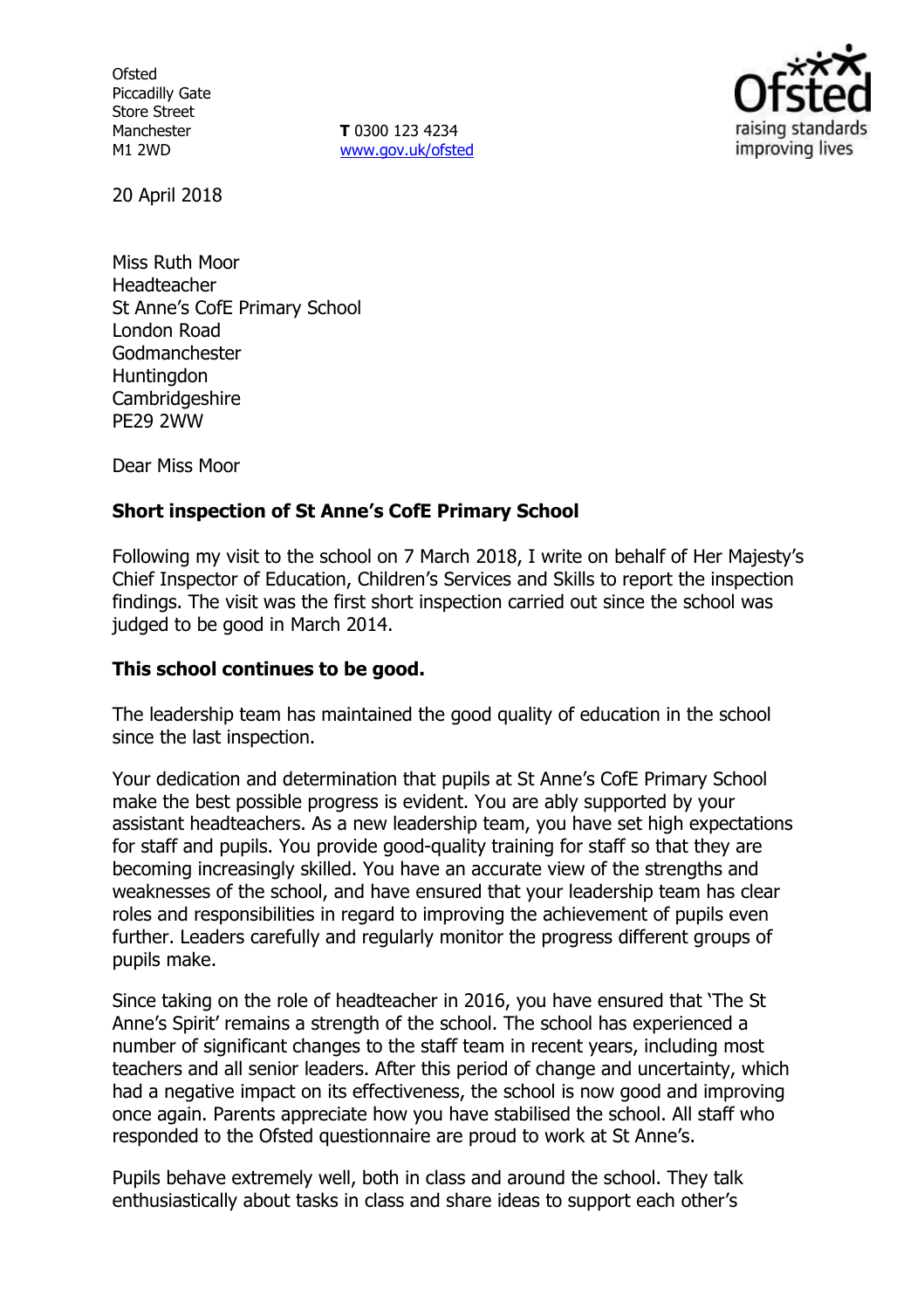

understanding. One parent told me, 'You can tell which children have attended St Anne's as they are always the most polite, caring children and this is down to the school's ethos.'

Pupils have a positive attitude to their learning and are reflective. The relationships between pupils and staff are positive. This ensures an environment that is highly conducive to learning. Pupils told me how much they enjoy school. One pupil said, 'We are a kind, welcoming school.'

Pupils attend school well and overall attendance has been in line with the national average consistently since the previous inspection.

Governors have an accurate view of what is working well and what could be even better. They have specific roles and responsibilities and are dedicated to their work. They have a strong focus on pupils making the best personal and academic progress.

At your previous inspection, leaders were asked to improve the quality of teaching and learning by making sure that work is always hard enough for the most able pupils. They were also asked to strengthen the support for pupils who are disadvantaged. Although there is still more to do, both of these areas have continued to improve, particularly since your arrival. The increased level of expectation is evident in the work that we saw during the inspection, and in the proportion of pupils who are on track to achieve the higher standard.

### **Safeguarding is effective.**

You, your leadership team and governors have successfully created a strong safeguarding culture and ethos. The leadership team has ensured that all safeguarding arrangements are fit for purpose. Pupils say they feel happy and safe. They explain that this is not just because of what teachers do, but because other pupils in the school make them feel safe too. Parents who responded to Ofsted's online survey, Parent View, said that their children are happy and secure at the school. You take the approach that 'safeguarding is everyone's responsibility' and ensure that all staff receive appropriate and regular training.

Leaders, including governors, carry out audits of safeguarding across the school. This includes monitoring the school's single central register to ensure that it is kept up to date and meets statutory regulations. Safeguarding across the school is effective.

# **Inspection findings**

In order to check that the school remains good, I followed a number of lines of enquiry. My first line of enquiry was to establish how well pupils achieve in mathematics. The attainment of the pupils across the school is regularly higher than that of other pupils nationally. However, in 2016 and 2017, key stage 2 pupils' progress from their starting points was lower than that found nationally in mathematics. I wanted to determine how well leaders are ensuring that pupils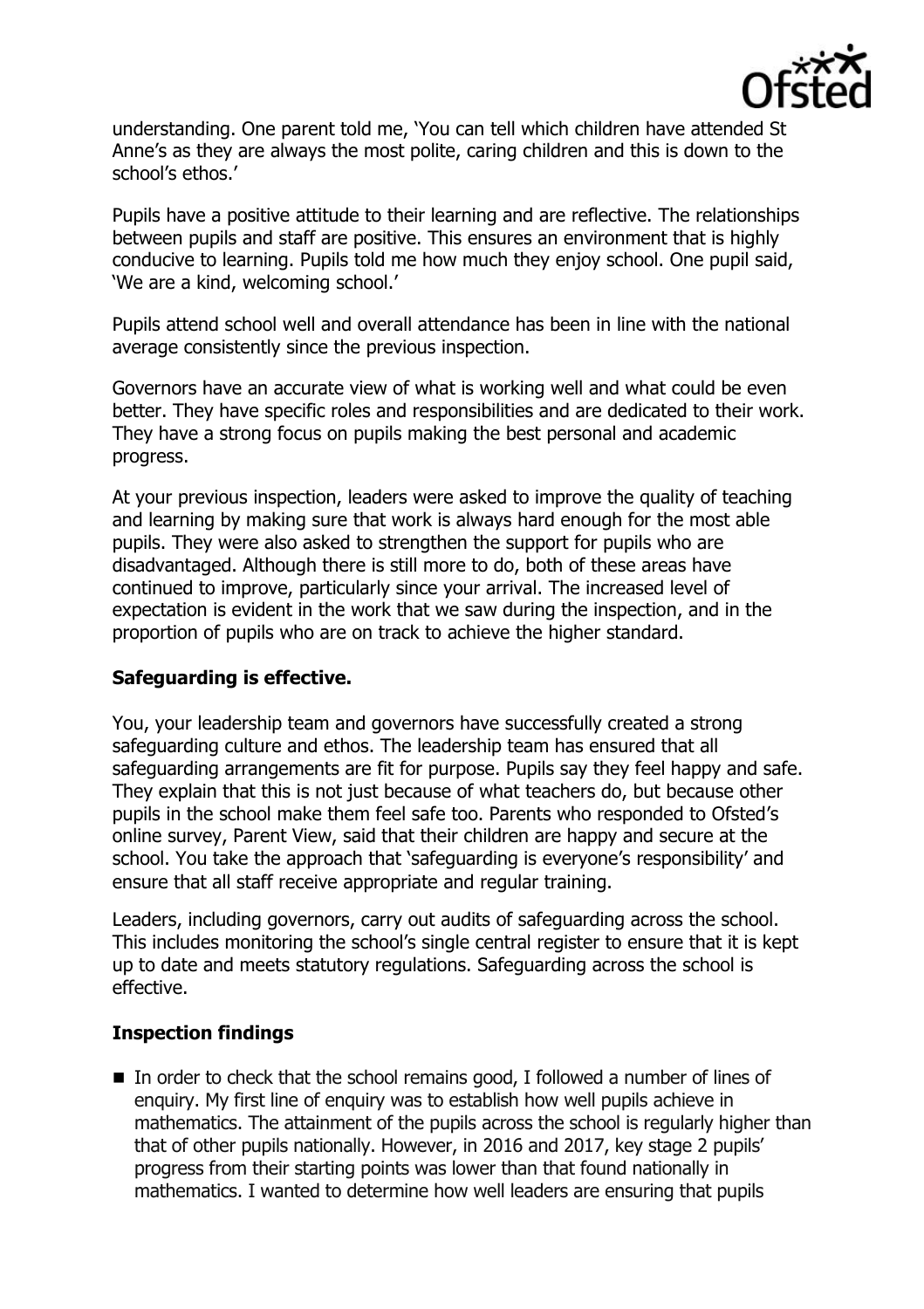

make consistently good progress, and how effectively pupils are taught mathematical skills.

- You and your team have analysed the reasons for pupils' progress in mathematics being below average. You have identified what is needed for each individual pupil to succeed and teachers have acted on this.
- You rightly decided at the beginning of 2017 to introduce a new mathematics scheme. As a result, pupils are given increasingly effective opportunities to develop their reasoning and problem-solving skills. During the inspection, we observed pupils being challenged to think hard about what they were learning. Pupils are starting to apply what they already know using a range of different examples.
- The actions you have taken are already having an impact on pupils' learning. We looked at pupils' books and found that these showed that a good range of mathematical skills are taught. Teachers use an increased range of resources to support understanding across all classes. Pupils are now making good progress in mathematics at key stage 2.
- For my next line of enguiry, I looked at writing and considered whether pupils are making good progress. I chose to look at this because pupils' progress in the subject has declined over the last three years, and was particularly low in 2017.
- You were aware of the need to further develop pupils' writing skills, and have already begun to take effective action to improve the way in which pupils write. With other leaders, you carefully monitor the quality of teaching, learning and assessment of writing. You ensure that support, guidance and training are made available for staff to further improve the teaching of writing.
- During the inspection, we saw teachers modelling writing and giving pupils openended tasks. In Year 2, pupils used what they had seen on a short video to write what they thought would happen next. All the pupils were able to produce a piece of high-quality writing. Pupils said that they now have more ideas and find writing easier. A Year 6 pupil talked enthusiastically about writing from the viewpoint of a particular object. He had enjoyed writing as the shirt he would wear under his jumper in winter, and how it felt.
- Current pupils' books show improving standards in writing throughout the school. The effect of your new approach is accelerating the progress most pupils make. This was also seen in your in-school assessment information. You recognise that writing in subjects other than English is not yet as strong, and have instigated work to improve this.
- My final line of enquiry was to consider the progress that disadvantaged pupils make. Although you have a small proportion of disadvantaged pupils compared to national figures, these pupils underachieved in 2016 and 2017. Progress for disadvantaged pupils therefore was well below the national average for all pupils.
- As part of your pupil progress meetings, you ask each teacher to identify the specific needs of each pupil, the ways in which these have been addressed and the impact this is having. Governors receive detailed reports about the support that disadvantaged pupils receive. They meet with you and with other senior leaders to see how well pupils are progressing. They understand the issues that are arising as a result of your analysis.
- Current school assessment information and work we saw in books show that